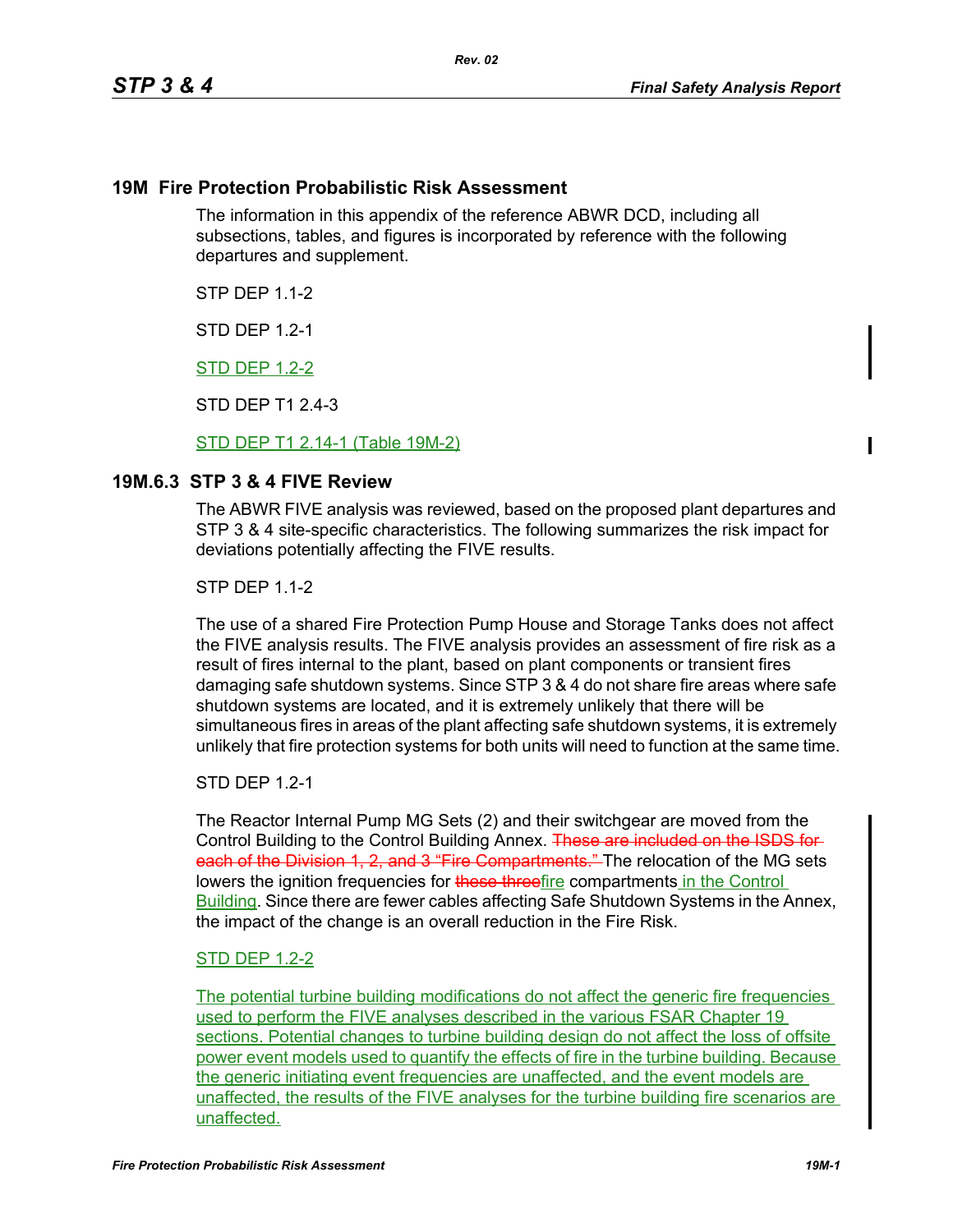# STD DEP T1 2.4-3

Changes to the RCIC pump reduce the overall fire risk. As discussed in the internal events results, the new RCIC pump design is expected to increase RCIC reliability and reduce overall risk. This reduction also occurs in the fire risk results, due to the importance of the RCIC pump operation following a control room fire.

Overall, the existing ABWR FIVE results are bounding for the STP 3 & 4.

# **19M.7 COL License Information**

The following site-specific supplement address COL License Information item 19.12.

This COL license information item is addressed in Subsection 19.9.12.